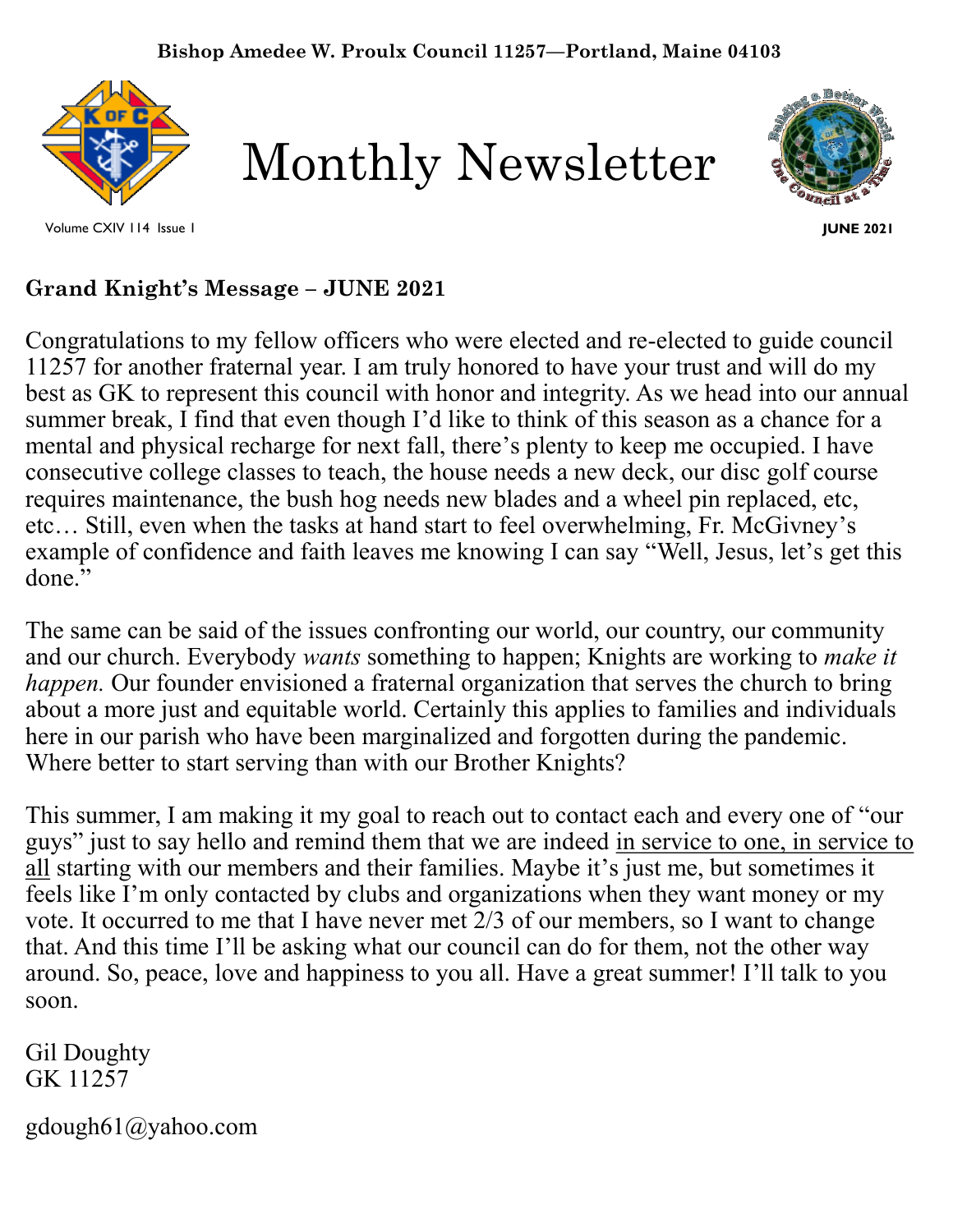#### **Call of Meeting to Order**

The JUN 8th ZOOM business meeting was called to order by GK Gil at 7:00pm. GK lead us with the opening prayer and Pledge of Allegiance.

> E P P

> E P P P  $U$ E E V

> P P P

> > E

**INCOME**

**NONE**.

**Degrees:**

**NONE** 

**EXPENSES**

**donations.** 

**DUES** fm. Bro. Knight

**The Treasurer report: 05/31/21**

**The Following Have Received the Honors of the 4th Degree:** 

**The Following Have Received the Honors of the 2nd & 3rd** 

81—90 = 1 91—100 = 1(**Leahy 94)** The average age **of membership 66**

Of the 53 members, 11 are Honorary Life,

**BEGINNING BAL. 05/01/21** \$**1,927.28**

**TOTAL INCOME \$ 25.00** 

**KC 101 share of supplies (\$ 120.00) Donation St Brigid (\$ 250.00) Donation St. Vincent (\$ 250.00)**

**TOTAL EXPENSES (\$ 620.00)** 

**ENDING BAL. 05/31/21 \$1,332.28**

**There was discussion about the balance in our treasury and yearly** 

**Respectfully submitted, David** 

**Motioned to accept the report was** 

**Bergson, Treasurer**

**unanimously approved.**

# **Roll Call of Officers** Chaplain Fr. Jack Grand Knight, G. Doughty Deputy GK, M. Pizzo Chancellor, N. Twaddel Recorder, J. Pizzo Financial Secretary, P. Rovnak Treasurer, D Bergson Lecturer Advocate , R. Leduc Warden , F. Stephens IS Guard VACANT OS Guard, D. Marzagalli 1 Yr. Trustee , J. Morin 2 Yr. Trustee , D. Pratt 3 Yr. Trustee , E. Griffin  $P =$ Present  $A =$ Absent  $E = Excused$ U = Unassigned

### **Reading of Minutes of the Previous Meeting:**

Minutes from the previous meeting were motioned to accept and passed..

## **Report of Admissions Committee on Reading and voting for new members:**

**No new admissions.** 

#### **The Chaplain's Report:**

**NONE, Fr. Jack was not present**

3 Honorary and 1 is Inactive The aging of our council:  $20 - 30 = 0$   $31 - 40 = 2$  $41 - 50 = 5$   $51 - 60 = 12$  $61 - 70 = 16$   $71 - 80 = 15$ 

Council Membership: Insurance Members 25 Associate Members 26

Total 52

## **Reading of Bills and Communications: NONE The Financial Secretary Report:** Insurance Members 1 Inactive

2 members past due. Have decided to maintain the membership as is for this year. 52 Members

#### **Trustee's Report**

**NONE**

**The Chancellor's Report:** 

**NONE**

**Report of Service Program Committees:**

**We will be doing a final take out meal in June of Lobster Roll dinner.** 

**Unfinished Business:** 

**Election of officers for the coming year.**

#### **NEW BUSINESS:**

**The Slate of Officers for the coming fraternal year were read and the GK asked if**  \$ 25.00 there were any other **nominations, hearing none, nominations ceased and the GK instructed the Recorder to cast one ballad for the slate. It was voted to retain our current officers for the coming Year. Bro. Sullivan to fill the Inside Guard Role.**

> **GK then spoke of our year and the challenges we faced and hope for a normal year to come. We will not meet in July or August 2021 , returning Sept. 2021.**

**District Deputy Report: NONE**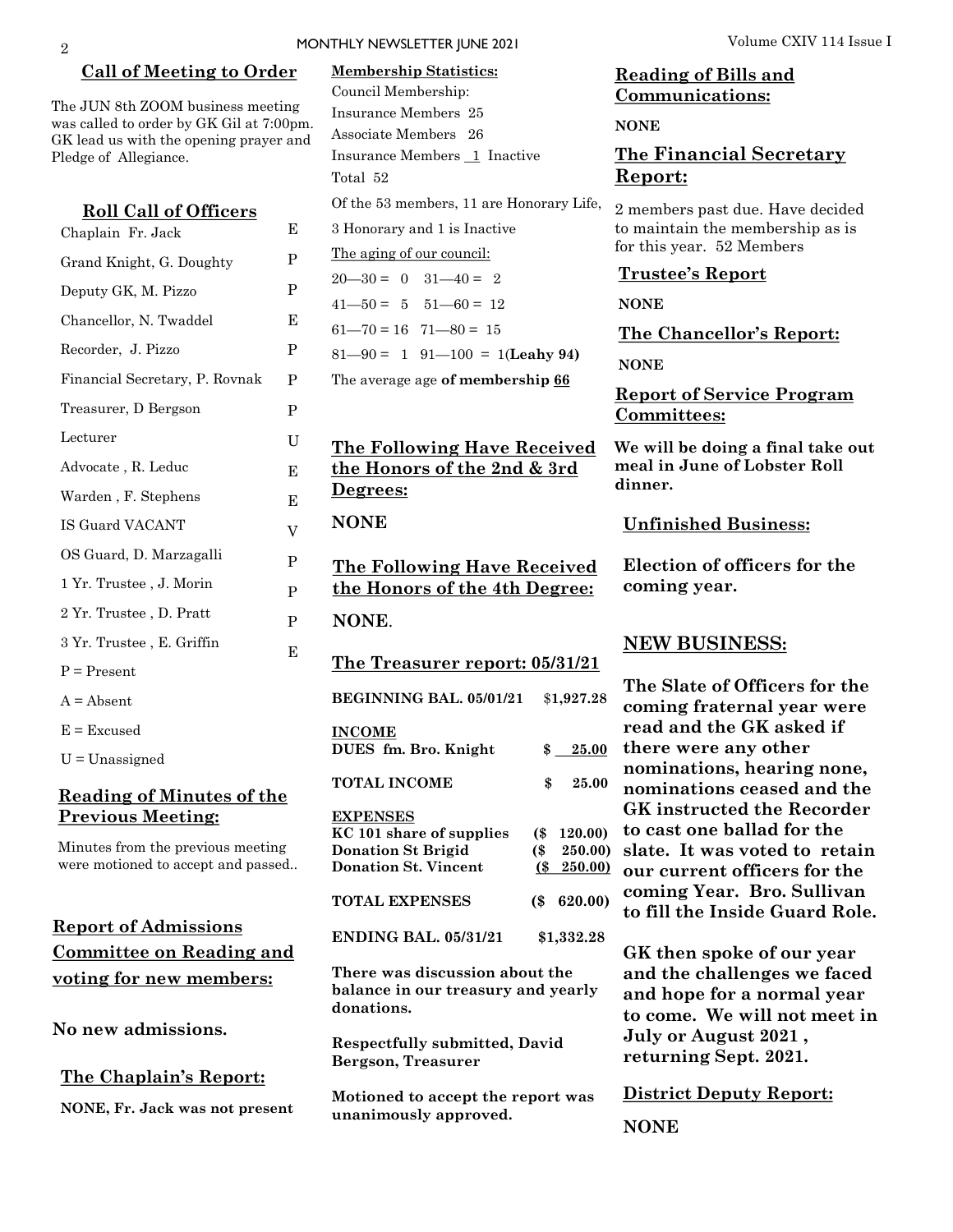3 **UPCOMING EVENTS:**

**June 19, 2021 Final Take out meal for the summer, Lobster Roll Dinner. If you can help out please contact DGK Mike Pizzo at phs63@aol.com or call 233-4780.** 

**Members of our council placed American Flags at the gravesites of the veterans buried in Evergreen Cemetery for memorial day. Thanks to Brother Jim Pizzo for organizing the event again this year.** 

**Brother Jim also place KC Flags at the gravesite of our departed members.**

| Good of the Order:<br>Prayers are offered for the                                                                                                                                                                                                                                                       | <b>Lecturer Report:</b><br><b>NONE</b>                                                                                                                                                    | <b>Happy Birthday Wishes to</b><br><u>following members:</u>                                                                                                             |
|---------------------------------------------------------------------------------------------------------------------------------------------------------------------------------------------------------------------------------------------------------------------------------------------------------|-------------------------------------------------------------------------------------------------------------------------------------------------------------------------------------------|--------------------------------------------------------------------------------------------------------------------------------------------------------------------------|
| following members and friends<br>of our council:                                                                                                                                                                                                                                                        | <b>News of the Fourth Degree:</b><br>Our 4th Degree Assembly                                                                                                                              | <b>BLESSINGS &amp;</b><br><b>CONGRATULATIONS</b>                                                                                                                         |
| <b>Bro. George Leahy</b><br><b>Bro. Jim Pizzo</b><br><b>Bro. Jerry Morin</b><br><b>Bro. John Laplante</b><br>Eleanor Bernabei wife of<br>deceased member Domenic.<br><b>Connie Ryan wife of deceased</b><br>member Ed Ryan<br>Fr. Ted Corley<br>Fr. Jim Hammer<br>Fr. Don Bosco<br><b>Rovnak family</b> | 337 meets in Portland at St.<br>Pius Hall on the 2nd Monday<br>of the month at 7:00pm<br><b>COUNCIL INSURANCE</b><br><b>AGENT</b><br><b>Bill Weiss 691-0867</b><br>William.weiss@KofC.org | <b>JUN 08</b><br><b>Mark Reynolds</b><br><b>Earl MacDonald</b><br><b>JUN11</b><br><b>Pierre Corbeau</b><br><b>JUN 20</b><br>Dr. Lawrence J.<br>Flaherty<br><b>JUN 29</b> |
| <b>Ramos Family</b><br>Louise Stankiewicz Mom of Bro<br>Glenn<br>Pat Stephens wife of Br. Frank                                                                                                                                                                                                         |                                                                                                                                                                                           | <b>EDITORS NOTE:</b>                                                                                                                                                     |
| <b>Corinne Pratt Daughter of Bro.</b><br><b>Dick Pratt</b>                                                                                                                                                                                                                                              |                                                                                                                                                                                           | <b>Please address omissions</b><br>and corrections to:                                                                                                                   |
|                                                                                                                                                                                                                                                                                                         | f your council. We are, together, making a<br>ou ano not almoady activaly invalved                                                                                                        | <b>PP Michael Pizzo</b><br>Email: phs63@aol.com                                                                                                                          |

**Tel: 207-797-6326**

unterence in our rarish and Community. If you are not already actively involved please consider the good we do and in greater numbers the more that we will be able to accomplish. I invite you to come with us on a journey to fulfillment.

**Our business meetings are held at 7:00PM in the St. Joseph's rectory conference room, 2nd Tuesday of every month (Except the months of July and August). Please review the Upcoming Events included in this newsletter and we welcome your participation and attendance.** 

## **Calendar of Events**

**A copy of our Calendar of Events for this fraternal year is available on OLOH website under KC Council 11257 or contact Program Director, Brother Michael Pizzo at phs63@aol.com or 233-4780.**